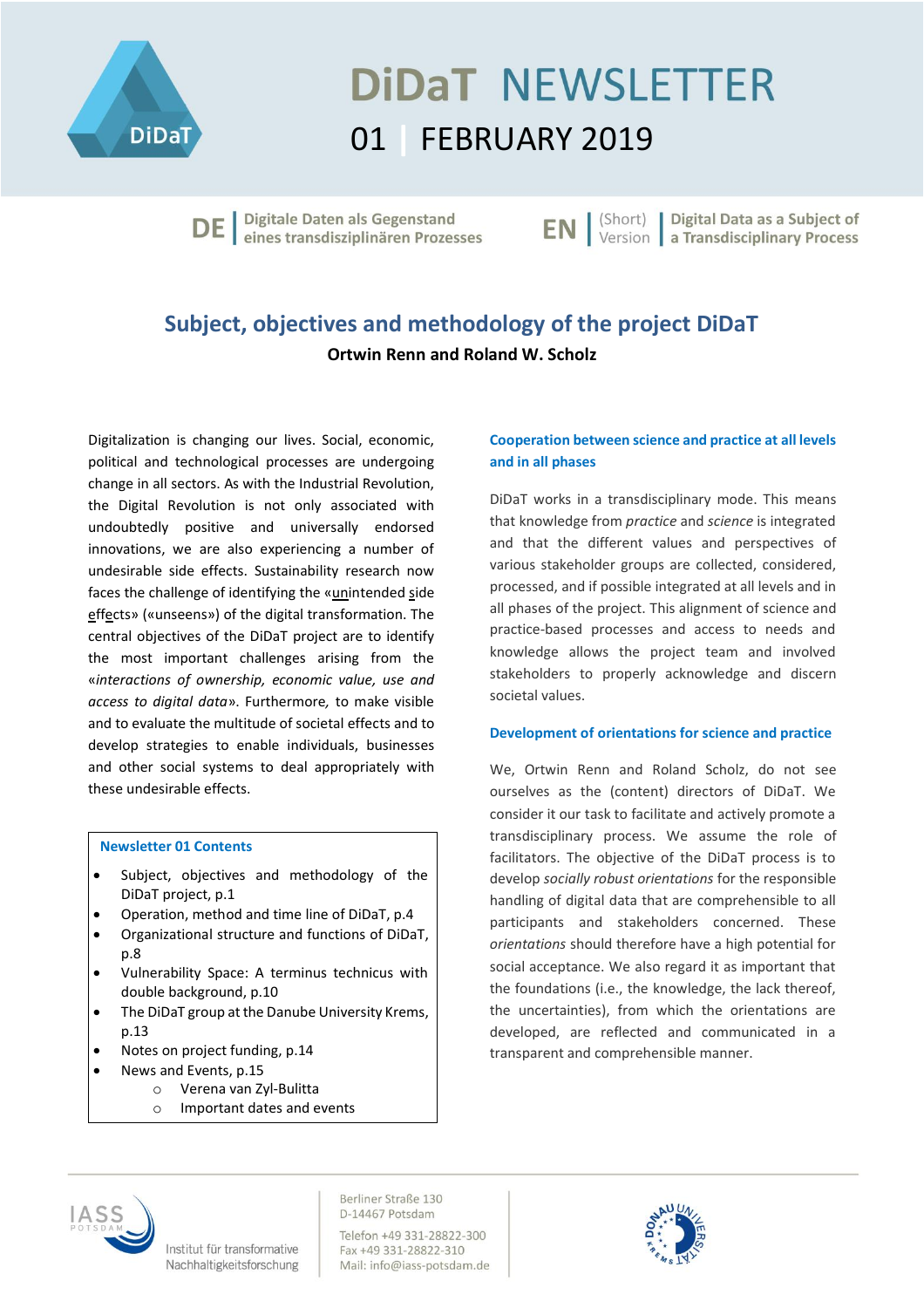#### **Tasks for the year 2019**

In order to achieve the aforementioned objectives, DiDaT focuses this year on three activities. Firstly, domains of society are to be identified in which specific groups are exposed to major vulnerabilities (i.e., major risks and/or inadequate adaptive capacities) that emerge in the course of the digital transformation. We call these domains *vulnerability spaces* (see pp.10). This is a primary issue of a discursive process in the first half year of 2019. Secondly, representatives of the most important stakeholder groups and scientific domains will be recruited and motivated to participate in vulnerability spaces or in the steering board in order to work on the identification and analysis of the vulnerabilities in different categories. How this transdisciplinary process will be structured and who will be involved will be discussed at the 1<sup>st</sup> DiDaT *Stakeholder Meeting* in the middle of this year. Thirdly, the work plan for the main phase (in the first half of 2020) will then be drawn up in a dialogue between scientists and practitioners participating in the vulnerability spaces.

#### **Box 1: Unique selling points from a sociology of knowledge perspective (Ortwin Renn)**

In simple terms, the *sociology of knowledge* investigates how knowledge is created and used by which social actors in which form and for what purpose. Scholars in this area study processes of how knowledge is generated, transformed and used. For the project DiDaT, we apply methods and procedures of this research tradition to investigate processes that deal with the consequences of digitalization. It is our goal to provide:

- an interdisciplinary orientation, integrating theory and practice, for the topic of digital transformation (here the interactions of property, economic value, use and access to digital data), and to analyze the present structure which is characterized by largely rule-independent, non-harmonized and situation-specific norms and which is therefore not sustainable in its present form (thus there is an acute need for action);
- a research design that, based on the analogy of the raw material and resource market, construes digital data as raw materials in a value chain (commodity) with a value network and processing steps based on the analogy with the raw material and resource market that develops rights, duties and rules (tracking, property rights, etc.);
- a platform (created by a transdisciplinary process) that generates and evaluates suitable instruments for complex tasks and differentiated goals together with representatives of stakeholder groups. These instruments include voluntary agreements, regulations, regulatory provisions, incentive systems, education and information programs, etc.;
- a transdisciplinary approach that integrates scientific and practical knowledge across disciplines and that is both research-based and evidence-informed, bridging knowledge and action; the outcomes are action-relevant and decision-oriented;
- A methodology that relies on a deliberative discourse, that explores win-win strategies, develops a rationale for justifiable «impositions» (in the sense of regulations that are acceptable from a personal and social point of view) and is oriented towards mutual understanding;
- A process that, on the one hand, produces operative results in terms of concrete action and regulation, including the identification of time spans necessary for implementation as well as the number of actors involved, and, on the other hand, also identifies gaps and needs in research and ideally new methodological forms and contents of scientific inquiry on (highly complex) digital transformations.







Digital Data as Subject of a Transdisciplinary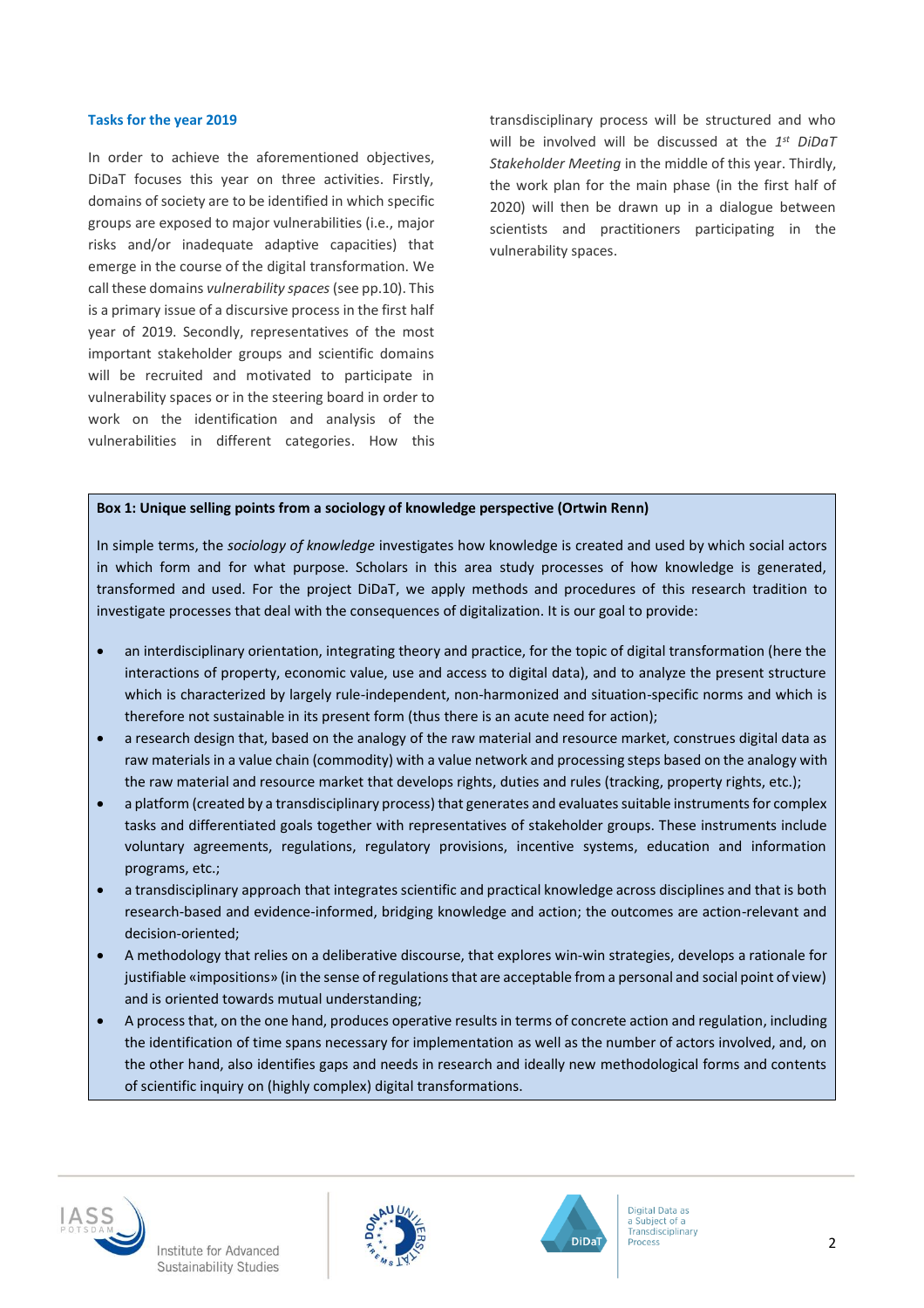#### **Important outcomes and consequences**

So-called *white books* will be produced by the participants of the vulnerability spaces. The contents of the white books will be developed in various working groups (with half of the members from practice and the other half from science) and will be presented at a *DiDaT Stakeholder Conference* in the second half of 2020. The content is developed – ideally – with the involvement of all relevant stakeholders. The white books are written for decision-makers, stakeholders, and the general public. The results of this conference must then be edited and processed in a way that is appropriate for the various target groups, so that they can be used by broad sections of society and are helpful as orientations or guidelines for practice and science. For this reason, it is important, for example, to obtain feedback («*reviews*») from many representatives of practice and science before publication.

With this first newsletter we want to give you a broader and more in-depth insight into DiDaT and the transdisciplinary way of working of this project. Our newsletters will appear about 3-4 times a year. All participants and interested parties are invited to contribute through comments or articles. We will set up an electronic platform for this purpose. Further information on what DiDaT is striving for and what transdisciplinarity means can be found in the DiDaT brochure of October 2018.<sup>1</sup> In the boxes of this article we intend to answer the following two questions:

- 1. What are the unique selling points of DiDaT? (Box 1)
- 2. What are the special characteristics of a transdisciplinary process? (Box 2)

#### **Collective search and formulation of the guiding question**

The joint development, negotiation and formulation of a «guiding question» is a central task for the project. The guiding question describes the system boundaries, the key targets, goals and products of the project. A broad discussion on the guiding question will take place in May 2018 as a means to prepare for the *1 st DiDaT Stakeholder Conference*.

#### **Box 2: Special characteristics of a transdisciplinary process (Roland Scholz)**

The conception of transdisciplinarity used in the DiDaT project goes back to the Zurich 2000 concept of transdisciplinarity<sup>2</sup>. There are a number of special features that distinguish transdisciplinary processes from other forms of science-practice collaborations. These are already described in the brochure «DiDaT: The Use of Digital Data as the Subject of a Transdisciplinary Process»<sup>3</sup>. Thus, we only list these features below briefly sketching core aspects:

- **Co-leadership by practitioners and scientists** at all levels of the project
- **Science defines itself as serving the public good;** which stands in **contrast** to other conceptions such as that of the «science activist» or «commercialized third mission»
- **Recognition of the otherness of the other**, of his/her role, values, way of thinking, etc.
- **Differentiation of roles** and presentation of perspectives and interests both between and within science and practice
- **Appraisal of scientific knowledge and practical knowledge** as different but of the same value
- **Co-creation of the goals, problems/challenges, problem representation, perspectives of evaluation** etc.
- **Common definition, representation and transformation** of identified problems
- **Mutual learning** between science and society and among stakeholder groups is a basic principle of the transdisciplinary discourse

<sup>1</sup> See: https://www.iass-

<sup>3</sup> See[: https://www.iass](https://www.iass-potsdam.de/en/output/publications/2018/didat)[potsdam.de/en/output/publications/2018/didat](https://www.iass-potsdam.de/en/output/publications/2018/didat) 



l





potsdam.de/en/output/publications/2018/didat

<sup>2</sup> Klein, J.T., et al., eds. *Transdisciplinarity: Joint problem solving among science, technology, and society. An effective way for managing complexity*. 2001, Birkhäuser: Basel.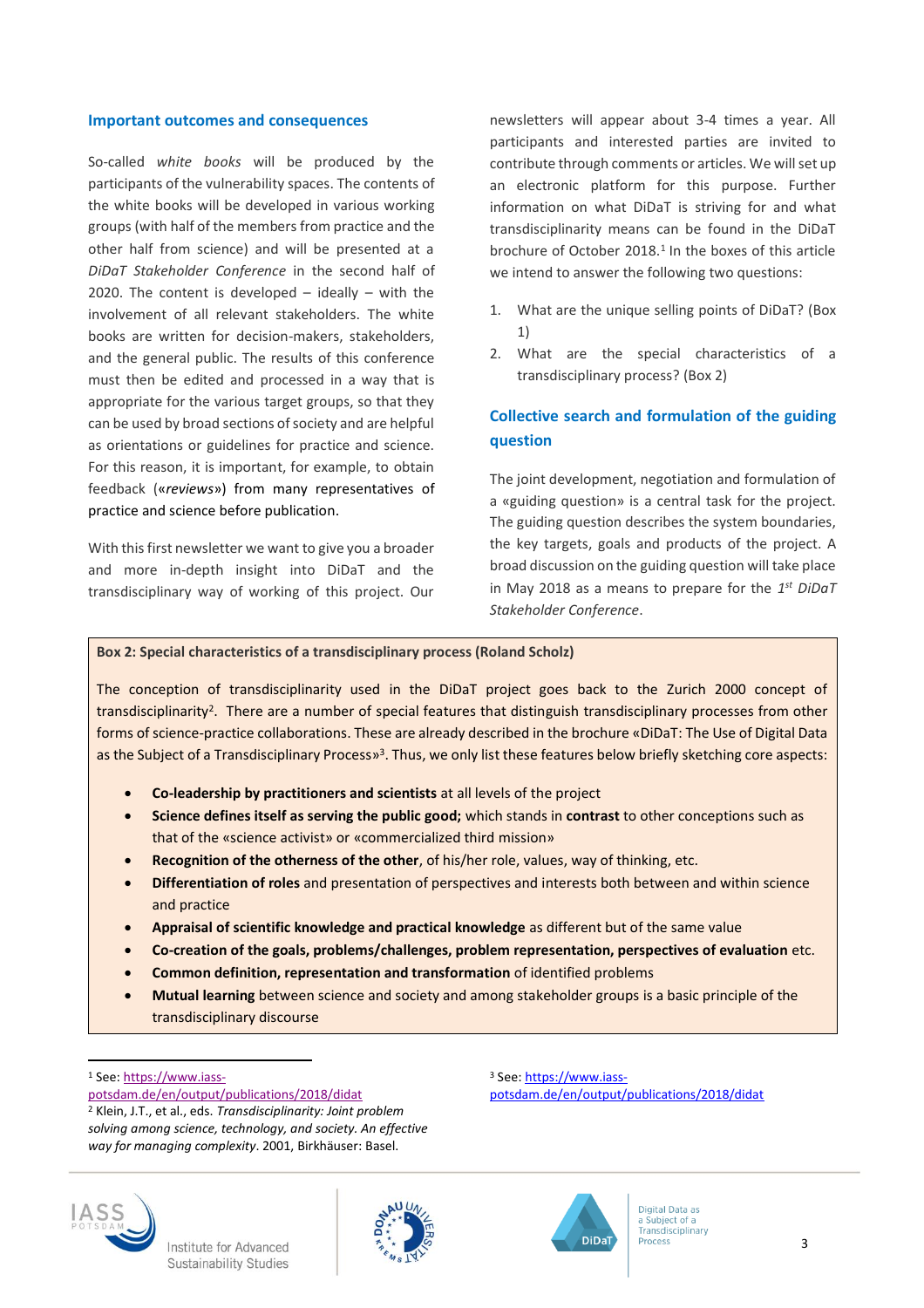- **Method-based integration of knowledge** (epistemics; i.e., ways of knowing) and of theory-practice collaboration
- **Creating a protected discourse arena** in which preliminary thoughts can be formulated, discussed and developed and out of the box thinking may take place
- **Deliberative, evidence-based, scientific analysis** for poorly understood problems
- **Presentation of the limitations of knowledge**, i.e., the uncertainties, ignorance, context dependency, etc. of statements
- **(Socially robust) orientations** instead of (long lists of) recommendations
- **Sponsoring** instead of contract-based research
- **Facilitation** of the discourse between scientists and practitioners

These characteristics can be seen as the basis for the design of a kind of «rules of procedure for a transdisciplinary process» (also called extended Chatham rules). They developed in the course of twenty-five years of experience with transdisciplinary processes<sup>4</sup>. They will be discussed, adapted and, if necessary, supplemented at the DiDaT stakeholder conferences.

# Information on the working methods and the schedule of DiDaT<sup>5</sup>

#### Roland W. Scholz and Verena van Zyl-Bulitta

#### **1. Initiation phase (10-2018 to 06-2019)**

In the preparation and initiation phase (see Figure 1 and Table 1), foundations are laid at content and organizational level. This includes two (smaller, externally funded) projects, whose objective is to aid the development of a system model. One project is called «Stakeholder-based Stock and Flow Analysis». The aim is to develop a form of representation for the *generation*, *storage*, *transmission* and *use* of digital data that is comprehensible to practitioners and experts and to which the working groups on vulnerability spaces can refer. This project is carried out in collaboration with and with the support of Fraunhofer Fokus, Berlin. Information about this project can be found on page 14.

In a second pre-project, a comparative country analysis on the design of digital law in different countries (D, A, EU, USA and Hong Kong) is carried out (see Box 3). This project aims to increase the ability to assess whether and which vulnerabilities in global digital data flows can arise from different country laws and due to missing global regulations. The work in this project is financed by the Plettner Foundation (member of the Stifterverband) and is carried out at IASS and the Danube University Krems.

**Box 3: Information on the objectives of the preproject «Comparative legal analysis of digital data»**  (Gabriel Lentner)

The aim of this legal analysis is to examine the existing legal framework with a view on vulnerabilities arising in connection with the handling of digital data. There are different approaches to this in the different legal systems. Thus, legal systems of Europe (Austria and Germany) will be compared to those in the USA and Hong Kong. In the context of this comparison, it is examined in what way vulnerability may emerge and what constraints may help to avoid vulnerabilities due to missing, insufficient, ambiguous or fuzzy legal regulations. Of course, the international legal

 4 Scholz, R.W. and G. Steiner, *The real type and the ideal type of transdisciplinary processes. Part II - What constraints and obstacles do we meet in practice?* Sustainability Science, 2015. **10**(4): p. 653-671.

<sup>5</sup> The course and phases of the project are presented in graphic form in Figure 3 of the DiDaT brochure (October 2018).





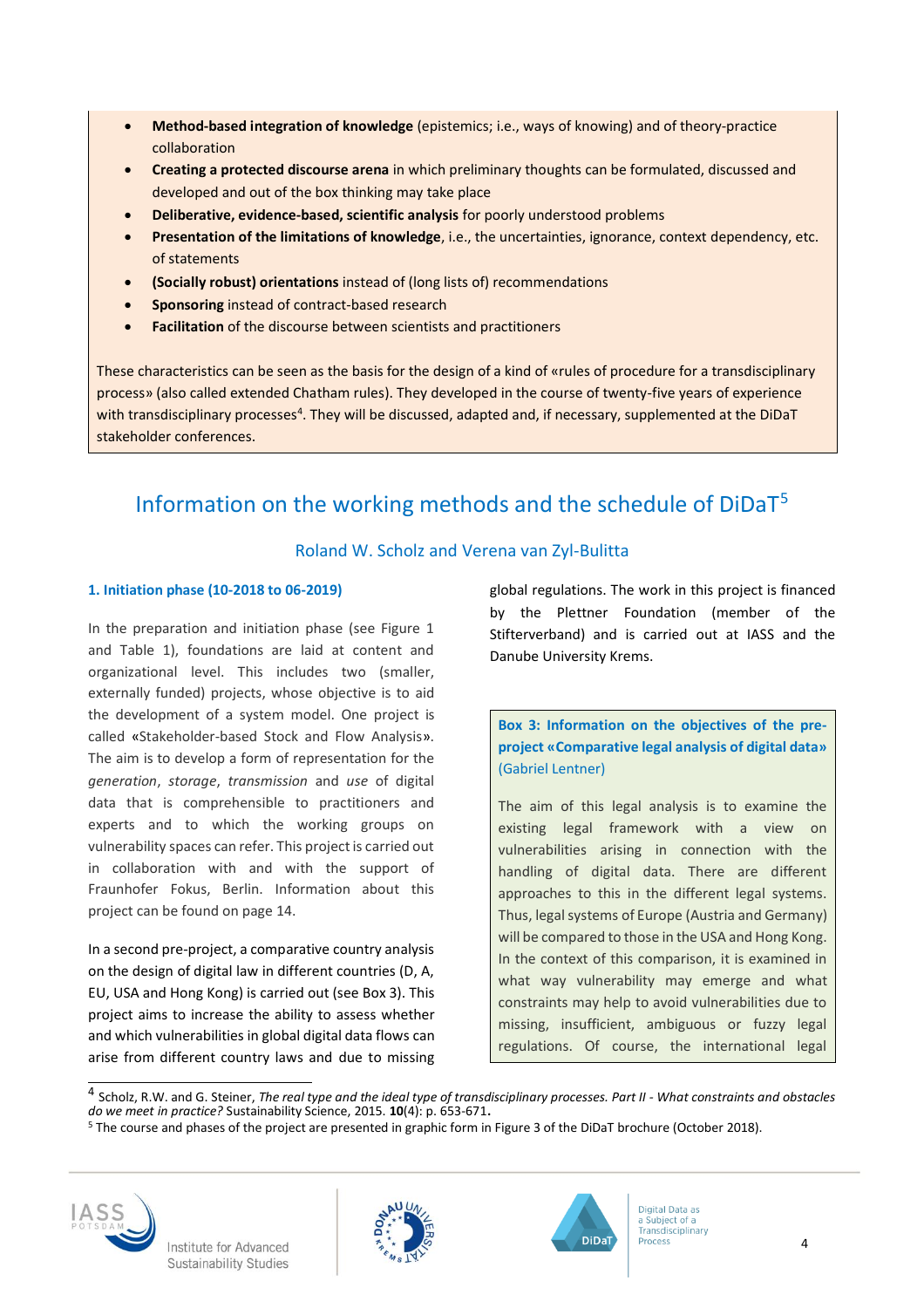framework (such as cross boarder intellectual property rights) also plays an important role in this. But up to now, this provides only rules in general terms and addresses the cross-border trade in data and the associated enforcement problems.

In conjunction with and building on the stakeholder and stocks and flows analyses, the vulnerabilities and possible solution approaches are worked out and evaluated with the legal analysis. Thus, on the one hand, the legal analysis serves to present the legal status quo, i.e., the currently valid framework conditions in which actors (can) act. On the other hand, the contribution aims to develop a conception to identify vulnerabilities and make them legally comprehensible, thus creating a basis for the construction and proposition of appropriate regulations.

An important task in the initiation phase is to motivate practitioners and scientists to participate in DiDaT and to take over certain functions (e.g., the facilitation of a vulnerability space). This is an ongoing process, which is initially performed by the facilitators and then increasingly coordinated with the team of representatives from science and practice.

Other important tasks are the construction of a transdisciplinary project architecture as well as the definition of the main topics of the vulnerability spaces. In this way, the project becomes in an interactive process. Since October more than 100 people, companies, and institutions from science and practice have been approached. The results will be presented, discussed, improved and, if necessary, amended at the Kickoff Meeting and especially at the 1st Stakeholder Conference. This ensures that relevant topics are selected for the topic «Responsible handling of digital data» and that sufficient expert knowledge from science and practice is integrated for developing socially robust orientations.

This work also serves to provide the facilitators of the entire project, Ortwin Renn and Roland Scholz, a better basis for successful third-party funding. The DiDaT project is dependent on public and private research funding. In addition, the project aims to acquire sponsorship to support the transdisciplinary process. At present, the facilitators are in the process of clarifying the situation with research funding providers and the writing of applications for funding, which should secure the work after the initiation phase.

Two important dates are scheduled for the coming months, a **project kickoff meeting** on 27 March 2019 and the **1 st DiDaT Stakeholder Conference** on 25 June 2019 (the second date is still subject to the availability of additional funding). If you are interested in working with DiDaT, please contact us to find out how to participate and where your suggestions can best be integrated. The discussion on the topics of vulnerability spaces will be a focus of the kickoff meeting.

At the 1<sup>st</sup> DiDaT Stakeholder Conference, the project leaders, a large part of the Steering Board (we anticipate about 5 members each from practice and science then), a large part of the facilitators of the vulnerability spaces (see Figure 2), as well as important members of the vulnerability spaces should be present. We hope that we can affiliate a sufficient number of colleagues and people from practice till then. At the 1st DiDaT Stakeholder Conference, the topics of the vulnerability spaces should be finalized, because the application for and allocation of financial resources depends on the number of vulnerability spaces.

An essential topic of the 1<sup>st</sup> DiDaT Stakeholder *Conference* will be to outline the *Guiding Question* of the transdisciplinary process. A first version will be presented at the latest after the Kick-off Meeting. The guiding question will be finally defined and adopted at the 2<sup>nd</sup> Stakeholder Conference.





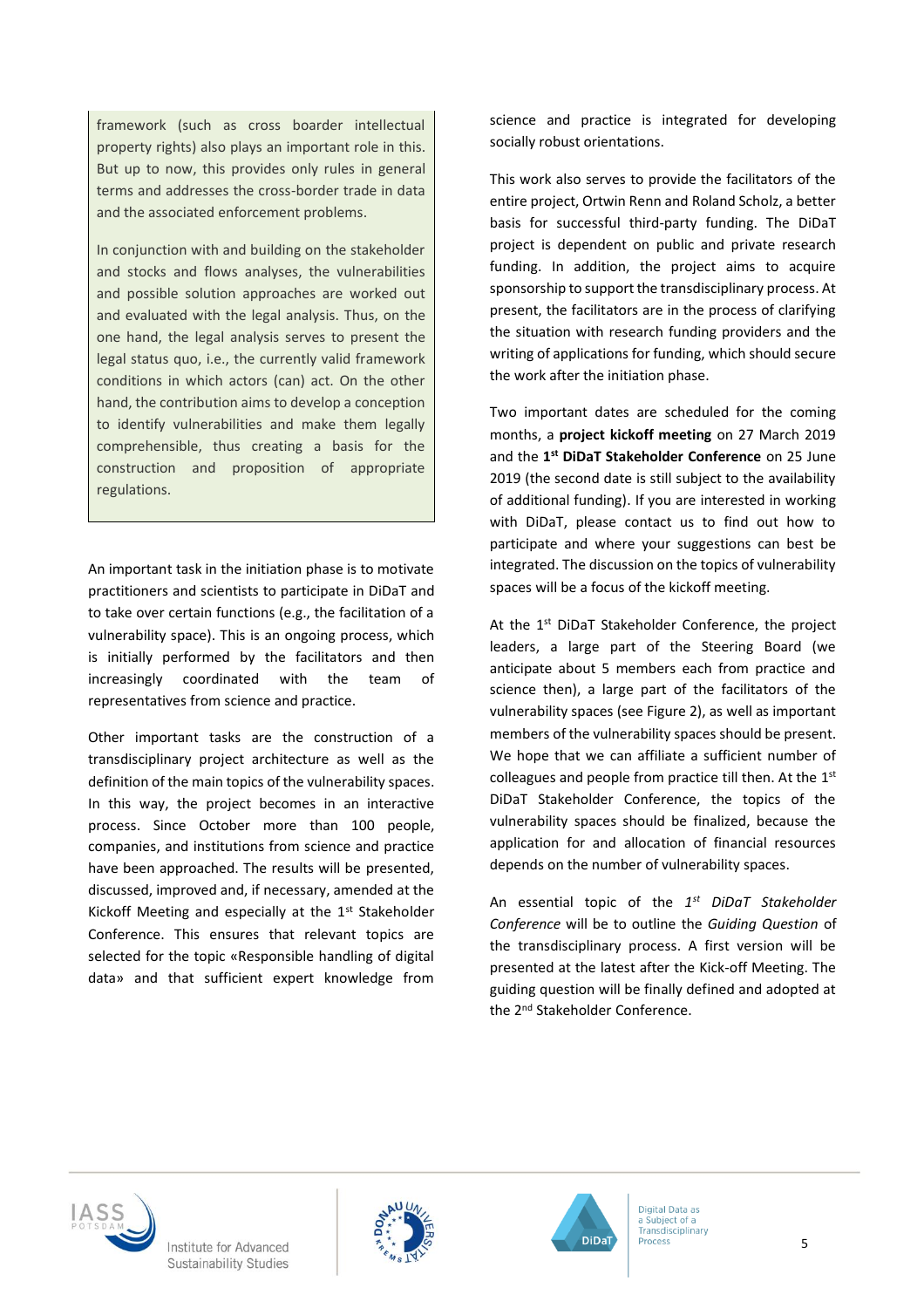

*Figure 1: Steps and course of the project (from the DiDaT brochure, October 2018)*

#### **2. Preparation phase (06-2019 to 12-2019)**

Ideally, the preparation phase begins immediately after or even with the 1<sup>st</sup> Stakeholder Conference. The vulnerability spaces that will have been chosen by then, have to be defined and outlined in a discursive process. The work schedule has to be planned and elaborated for the core phase. The (sub-) Guiding Questions for the vulnerability spaces will be constructed and a plan is specified for the discourse, the work, the required research, and the outcomes of the individual vulnerability spaces. It is critically important that qualified scientists and practitioners participate in and take co-leadership of this process in the vulnerability spaces. This is a successive process in which – guided by the facilitators – the range of the covered topics in the vulnerability spaces is examined and specified step-bystep in interaction with a growing number of stakeholders.

The first activities have already begun on three of the vulnerability spaces mentioned in Figure 2. The two facilitators, Renn and Scholz, are currently approaching key people for the so far selected topics. If you, as a reader of this newsletter, have suggestions on the main topics of the vulnerability spaces or on (representatives of) important stakeholders, please send them to Verena van Zyl-Bulitta. At the kickoff meeting at the end of March, 2019, a first broader dialogue on the topics and the people involved will take place. The agenda of the 1<sup>st</sup> Stakeholder Conference includes a first complete selection of the topics of the vulnerability spaces. The aim is to present first drafts on the (sub-) Guiding Questions of the vulnerability spaces and to discuss goals and contents as well as thoughts on the methods used in the main phase for knowledge interaction and for supporting the deliberative process (e.g., scenario construction and evaluation by stakeholder groups).

The selection of the topics of the vulnerability spaces has so far been carried out under two aspects. First, in what areas do we find relevant unseens that are important for the resilience of subsystems and components of society (e.g. the preservation of the privacy, autonomy and digital sovereignty of the individual citizen or the preservation of democracy)? Second, with what cluster of vulnerability spaces can we gain insight into the wide spectrum of (ir-)responsible use of digital data? For reasons of complexity, the facilitators have excluded questions on



Institute for Advanced Sustainability Studies



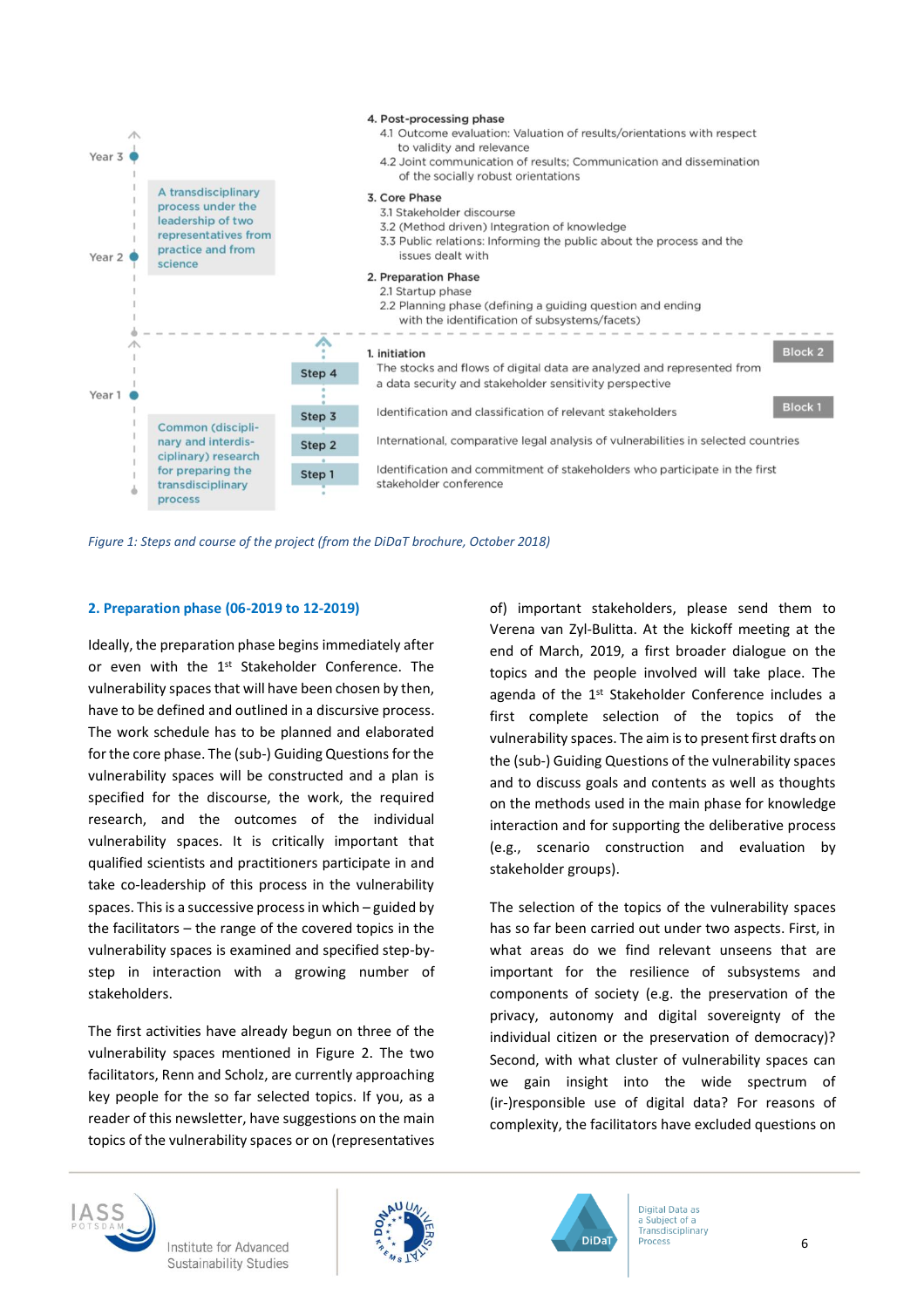the use and processing of digital data in the public sector/administration, the military and the secret services from the (core) subjects to be dealt with.

The previous thoughts on the choice of topics were led by the idea that, with the existing selection sufficient insights can be gained into mechanisms of the unseens and an irresponsible/critical use of digital data.

Germany (or the area to which German law applies) is regarded as the boundary of an (internal) open system. Since digital data are the subject of global networks, other actors outside Germany must be appropriately classified. This will be the subject of our discourse and learning.

#### *Table 1: The 4 phases of the DiDaT project in tabular format*

| Phase (year)                                 | <b>Time</b><br>Frame   | <b>Contents</b>                                                                                                               | Processes / activities                                                                                                                                                                                                                                                                                                                              | <b>Comments</b>                                                                                                                                                                        |
|----------------------------------------------|------------------------|-------------------------------------------------------------------------------------------------------------------------------|-----------------------------------------------------------------------------------------------------------------------------------------------------------------------------------------------------------------------------------------------------------------------------------------------------------------------------------------------------|----------------------------------------------------------------------------------------------------------------------------------------------------------------------------------------|
| Initiation<br>phase $(1)$                    | $10/2018 -$<br>06/2019 | Acquisition of<br>infrastructure for<br>science-practice<br>interaction,<br>establishment of<br>common steering<br>mechanisms | Pre-studies (stock and flow-based<br>stakeholder analysis, comparison of<br>jurisdictions and principles of digital<br>law), approach/organization of<br>collaborations and participants in the<br>transdisciplinary process (main actors<br>from practice, science, promotion of<br>science), examination of the goals and<br>feasibility of DiDaT | Disciplinary and<br>interdisciplinary work is<br>carried out before the<br>transdisciplinary process<br>starts                                                                         |
| Preparation<br>phase (2)                     | $06/2019 -$<br>12/2019 | Official start and<br>planning phase,<br>formulation of the<br>guiding question,<br>shared problem<br>definition              | 1st DiDaT Stakeholder Conference,<br>project planning, organization,<br>communication, resources                                                                                                                                                                                                                                                    | Structuring and<br>identification of<br>subsystems                                                                                                                                     |
| Main/core<br>phase (3)                       | $01/2020 -$<br>06/2020 | <b>Discourse</b><br>with/involvement of<br>stakeholders,<br>knowledge integration                                             | 2 <sup>nd</sup> Stakeholder Conference with broad<br>access/impact, application of<br>transdisciplinary methodology, public<br>relations/communication, white books<br>along the vulnerability spaces and<br>overall results,<br>3rd Stakeholder Conference (conclusion<br>of the main phase)                                                       | <b>External communication</b><br>about challenges                                                                                                                                      |
| Closing/<br>post-<br>processing<br>phase (4) | $07/2020 -$<br>06/2021 | Evaluation and revision<br>of the results, planning<br>of follow up processes<br>in science and practice                      | Evaluation and communication of the<br>significant and relevant results,<br>feedback on the white books,<br>"implementation"<br>4 <sup>th</sup> DiDaT Stakeholder Conference                                                                                                                                                                        | Common communication<br>of the shared<br>understanding of socially<br>robust orientations,<br>dissemination of results,<br>preparation of follow-up<br>projects and<br>implementations |

The main tasks of the preparation phase are the elaboration of precise comprehensive guiding questions, working plans, the incorporation of representatives of important stakeholder groups from relevant fields of knowledge, as well as, if necessary, the acquisition of additional funds to carry out

scientific investigations that determine the deliberative discourse in the vulnerability spaces. These results are to be discussed at the 2<sup>nd</sup> Stakeholder Conference in January 2020 and will be adapted, amended and supplemented if necessary.







Digital Data as a Subject of a<br>Transdisciplinary **Process**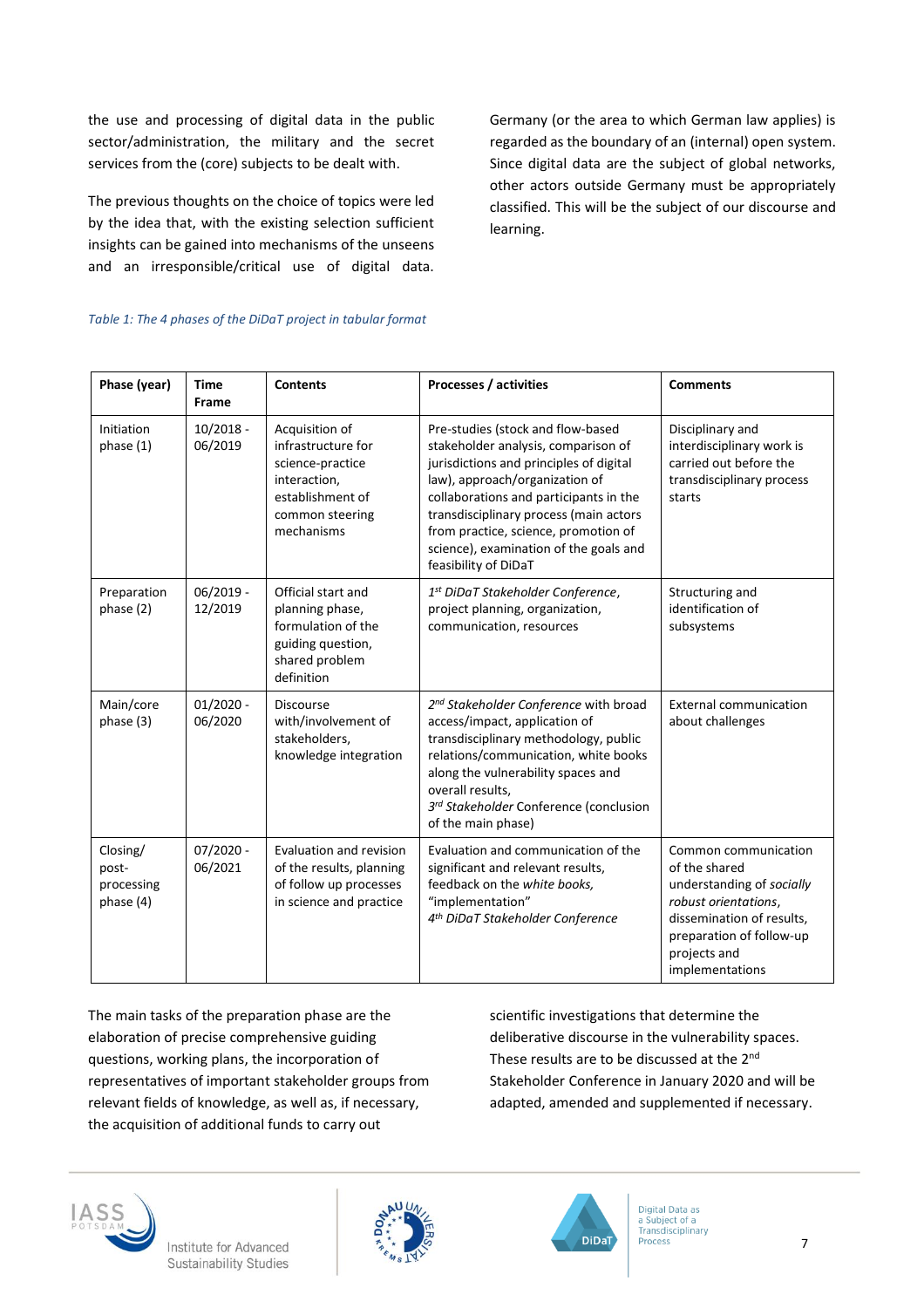#### **3. Core phase (01-2020 to 06-2020)**

According to current plans, the main phase should begin in January 2020 and last 5-6 months. The phase starts with the *2 nd Stakeholder Conference*. As a prerequisite for this, the planned application for funding must have been successful. The main phase will be concluded with a *3 rd DiDaT Stakeholder Conference*. The subject of this *3 rd DiDaT Stakeholder Conference* will be the presentation of vulnerabilities (Unseens) for sensitive stakeholders or (subsystems) of Germany. Special attention will be given to the assessment of the extent of the impacts as well as the significance of impacts and the possibilities of dealing with these undesirable (and often unintended) side effects, the Unseens.

Following the *3 rd DiDaT Stakeholder Conference*, the first (preliminary) results will also be presented to the public in a target-oriented and broad manner. The presented results will be submitted to a detailed review by scientific and expert opinions. We strive to write a white book for each vulnerability space (approx. 20 - 30 pages each) and to publish the overall results in a compact, easily understandable form that includes the most important results.

#### **4. Closing phase (approx. 07-2020 to 6/2021)**

All project work after the *3 rd Stakeholder Conference* is considered to be part of the final phase. The core is the creation of a white book integrating all vulnerability spaces. The insights and results achieved are discussed with a larger number of stakeholders and feedback is obtained. This review is to be carried out through direct contacts, discussion events as well as old and new media (electronic discussion forums).

The task of feedback with the key actors is to anchor the results in practice and to launch follow-up initiatives, projects or processes for sustainable handling of digital data. At the end of the closing phase, a *fourth Stakeholder Conference* is to take place, in which ways for a sustainable handling along the guiding principle of «s*ocially robust orientations*» are to be pointed out and concrete options for follow up projects and action are to be determined. This includes the determination of who can and should advance the implementation of the orientation using which means, instruments and regulations.

### **Organizational structure and functions of DiDaT**

#### **Roland W. Scholz and Ortwin Renn**

#### **Which roles and functions exist?**

The organizational structure of the DiDaT project is outlined in Figure 2. As in all transdisciplinary projects, a distinction is made (certainly in a simplified manner) between science and practice. Within the framework of DiDaT, co-leadership is aimed at on all levels. The members of the DiDaT project perform various roles. The roles include:

- 2 *project leaders* each from science and practice
- 2 *facilitators* (Ortwin Renn and Roland Scholz; Gabriel Lentner supports these facilitators in case of unavailability)
- 5-7 members each of the *«Steering Board»*
- *Project management* (external sponsoring and accompanying research at IASS). There will likely be doctoral candidates, postdocs and other scientists at various universities who will carry out research within DiDaT. Further "research assistants" can (after approval of the management) become members of the project.
- *Facilitators* for the *Vulnerability Spaces*
- One scientist and one practitioner each as leaders of every vulnerability space

To be seen not as a member of DiDaT, but only as associated with DiDaT are the members of the political monitoring group (also called «observers»). They are informed in detail about DiDaT's goals, planning,





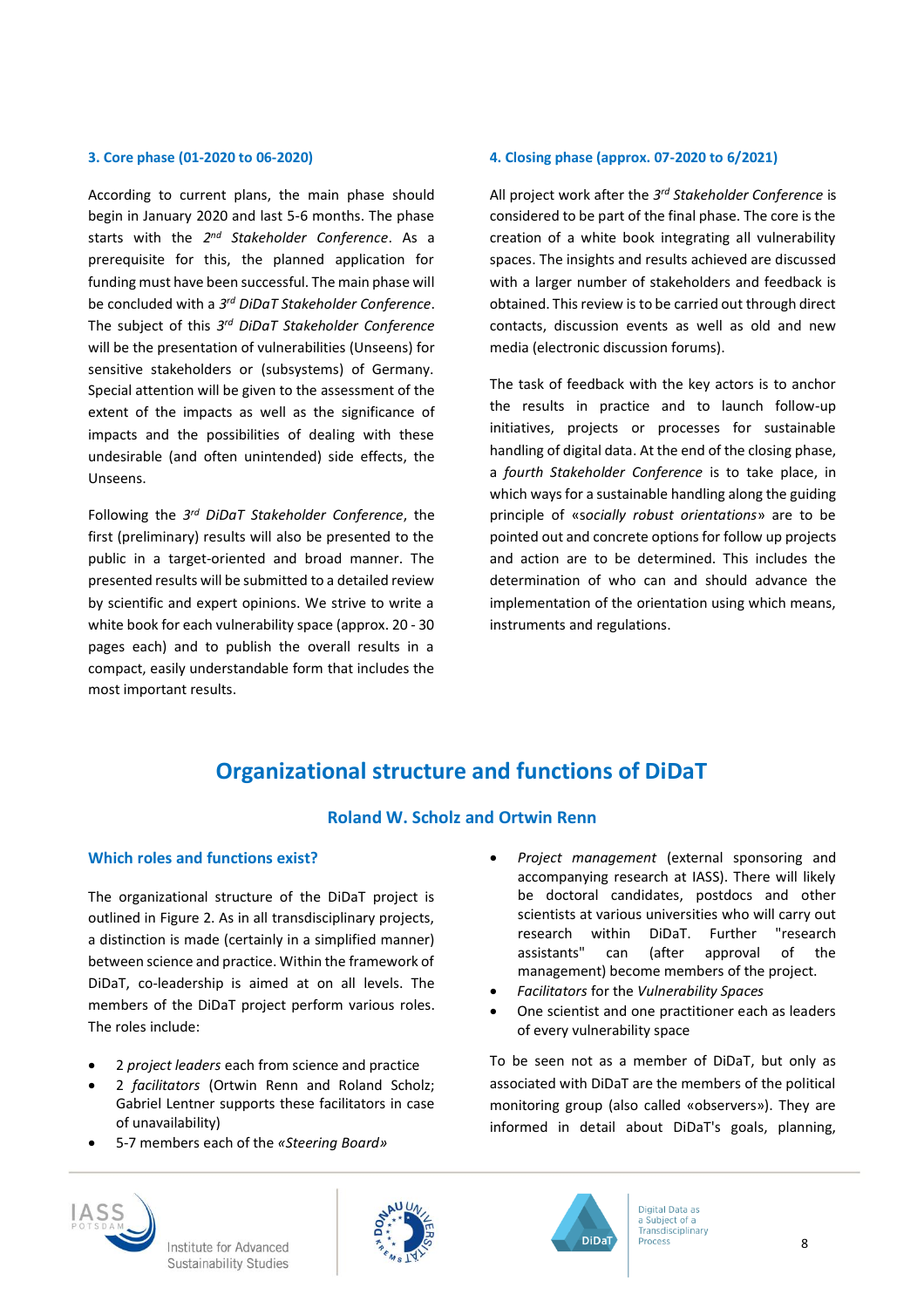progress and results. The primary concern here is to make the knowledge acquired in DiDaT continuously accessible to federal parliamentarians (especially the Digital Committee).

Also, the scientists of the group «Experts in Law and digitalization» (organized by Gabriel Lentner, Donau University Krems) are not operative members and belong to a group of associated experts, who answer questions which cannot be solved by the members of DiDaT.



*Figure 2: Organizational scaffold (with topics on vulnerability spaces, as of January 2019. This graphic is continuously being modified)*

#### **Why do we need facilitators?**

A common procedure in many transdisciplinary processes is that the initiators (from science or practice) take the role of co-leaders. We (Renn and Scholz) have decided not to take on such a role. The main reasons are:

a) understanding, mutual learning, integration of knowledge from science and practice

**IASS** 

l



- b) moderating the dialogue between the various disciplines involved; and
- c) the mitigation of interests of different (cultural) values and perspectives among different stakeholders

These represent such a great challenge that the two functions of content management of the project and simultaneous facilitation of the process must be separated.

Global TraPs<sup>6</sup>, a global transdisciplinary project on sustainable phosphorus management with about 250 participants/members, has been very successful in gaining experience with the role of transdisciplinarity facilitators.

Facilitators serve to structure the project through a transdisciplinary communication and negotiation structure. They assume responsibility for the conceptualization and methodology of knowledge integration. In particular, they contribute to the search for promising ways to achieve the goals (to be negotiated in the initial phase) and to be specified and thus to answer the *«Guiding Question».*

Thus, facilitators represent a form of management. They support and initiate the exchange processes among the scientists (see b) and the discourse among the stakeholder groups (c). They also organize, methodically supported, processes of mutual learning between science and practice. Furthermore, facilitators can be found at the level of vulnerability spaces.

The four project leaders are responsible for the content of the results presented in the integrative white book and in the summary of the respective vulnerability spaces (especially the socially robust orientations). Together with the Steering Board, they assess whether the project has an appropriate content orientation and whether scientific knowledge and the spectrum of stakeholders are adequately represented.

The leaders and facilitators are both responsible for managing the overall project.

The aim is that in the main phase six scientists and six practitioners will be active in each vulnerability space.



<sup>6</sup> See: http://www.globaltraps.ch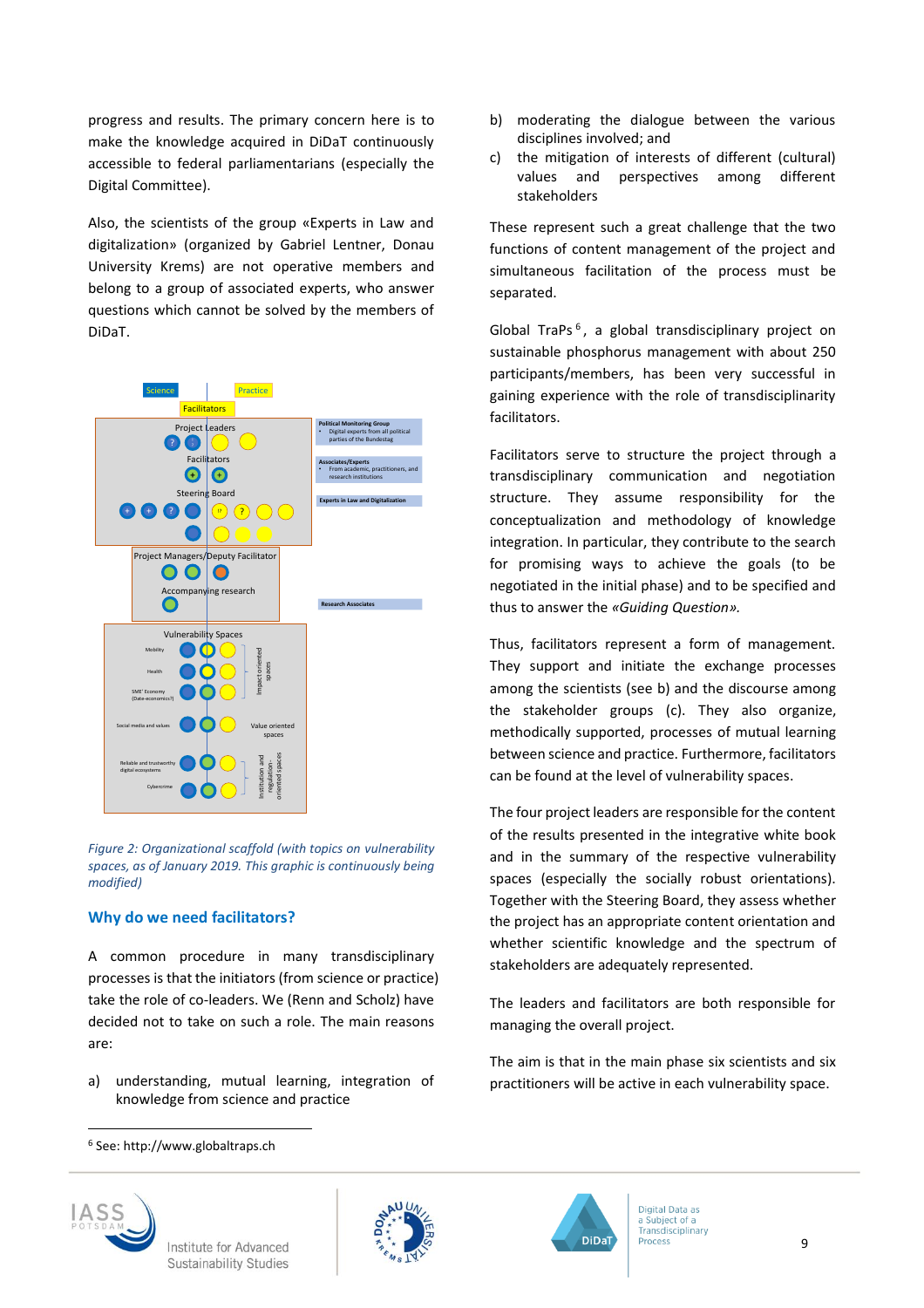The functions in DiDaT are initially occupied by persons selected by the facilitators. A selection of the fellow members for the vulnerability spaces, as well as other fundamental questions on the selection of topics in the vulnerability spaces, will be presented and discussed at the stakeholder meetings in order to make any necessary additions/changes and after detailed discussions have taken place. A more detailed description of the functions will be developed up until the *1 st DiDaT Stakeholder Conference* and should be adopted there by mutual agreement if possible.

# **Vulnerability space: A terminus technicus with double background**

#### **Roland W. Scholz**

In the organization chart of the DiDaT brochure<sup>7</sup>, the term «vulnerability space» was used as the «description of the working groups on thematic focal points». Vulnerability in colloquial language stands for «weakness», «sensitivity» and/or «violability». Vulnerability, however, is also a technical term used in risk research (and other scientific disciplines). It describes the susceptibility of a system to developments and disturbances that threaten its functionality or lead to unnoticed negative side effects. In the DiDaT project which focuses unintended side effects (unseens), the term vulnerability space also stands for «subsystem or facet» of the «system of digital data in Germany». The latter subsystem view also roots in research on «complex real-world systems». This section briefly explains both these references in order to convey more clearly how this term is used in the context of DiDaT.

#### **From risk to vulnerability**

The term vulnerability has been used for some time in risk research <sup>8</sup> and environmental science <sup>9</sup>. Vulnerability is understood as an extension of the concept of risk. In environmental medicine/toxicology, the risk of an event is understood as a function of exposure and sensitivity of persons or population groups (hereinafter referred to as «actors»). Simplified this can be described as

#### *Risk* (*Event*) = *r* (*Exposure, Sensitivity*)

Usually, «Exposure» is operationalized via the probabilities of negative outcomes associated with an event. And the «*Sensitivity*» via a (quantitative) evaluation of the uncertain negatively evaluated results. For risks, an a priori perspective is taken. It is a matter

<sup>7</sup> See Figure 3 in the brochur[e https://www.iass](https://www.iass-potsdam.de/en/research/didat)[potsdam.de/en/research/didat](https://www.iass-potsdam.de/en/research/didat) 

of carrying out an assessment of future uncertain damages or losses.

Vulnerability complements the a priori perspective with an a posteriori perspective. One considers, models and evaluates whether and how an «actor» is able to deal with the (bad) negative consequences of an «event». This is called «adaptive capacity». Vulnerability can be simplified as follows:

*Vulnerability* (*Event*) = vul (*Exposure*, *Sensitivity*, *Adaptive* Capacity)

A vulnerability assessment thus includes both an a priori and an a posteriori assessment of the uncertain consequences of a possible event. This is described in Box 4 using an example.



l





<sup>8</sup> Scholz, R.W., Y.B. Blumer, and F.S. Brand, *Risk, vulnerability, robustness, and resilience from a decision-*

*theoretic perspective.* Journal of Risk Research, 2012. **15**(3): p. 313-330.

<sup>9</sup> Kelly, P.M. and W.N. Adger, *Theory and practice in assessing vulnerability to climate change and facilitating adaptation.* Climatic Change, 2000. **47**(4): p. 325-352.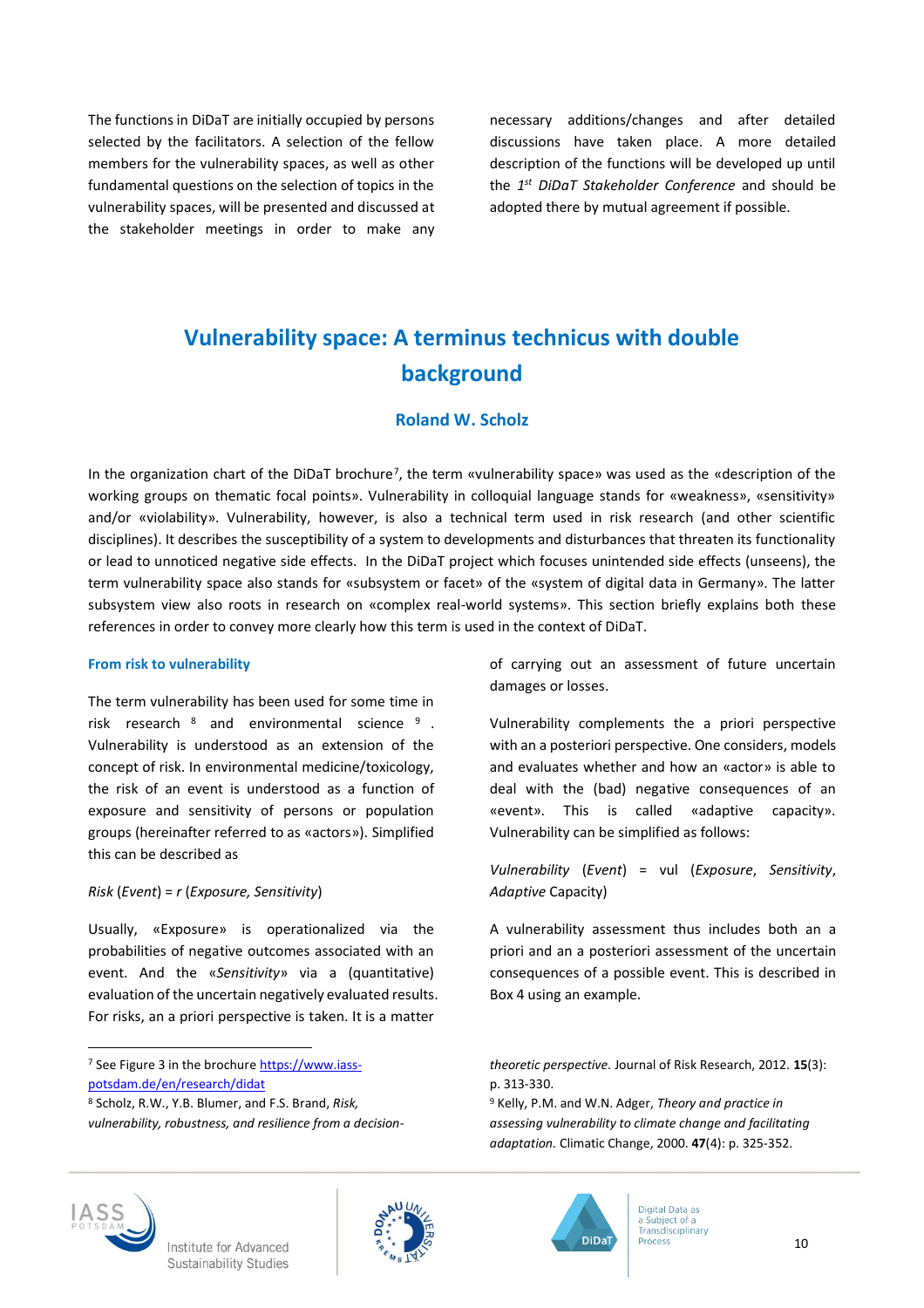#### **Box 4: Medium risk, but high vulnerability in certain forms of Cyberstalking (Verena van Zyl-Bulitta & Roland Scholz)**

Cyberstalking is a frequent and serious event and an example category of violence facilitated by information and communication technology and can have a sexual component. This is planned to be addressed in DiDaT in the vulnerability space «Cybercrime» (this is still a working title of a vulnerability space). It represents a specific form of digital (domestic) violence.

Technological tools can be used to control and exert psychological pressure, whether anonymous, public or private, or using hybrid or mixed forms. Health consequences - short and long term - go hand in hand with such forms of the violation of interpersonal borders, privacy rights and self-determination. Depending on the definition and severity of cyberstalking, it has a prevalence of 6-15%.<sup>10</sup> Less severe forms of the crossing of borders in relation to digital violence are more common than its more serious forms. Particularly serious forms include activities such as secret photography or «Revenge Porn» (the nonconsensual distribution of intimate images or the threat of such images for the sake of revenge). This form of cyberstalking sometimes takes place together with «Doxing» (the disclosure of personal information with malicious intention). Revenge taking partners post (e.g., secretly recorded) video recordings of sexual acts on the web to harm the ex-partner. This form of act has occurred so often in the USA that legislation includes these acts (cyber civil rights initiative $11$ ).

Looking at all female or male persons (and the average frequency with which someone from the total population is affected), the probability (i.e., the exposure) of such an extreme event is small. The damage is usually very considerable – even if the action is discovered quickly. If such an event has occurred, however, the «adaptive capacity» is often extremely low. This is especially true if the stalking video has been fed into «Revenge Porn» via foreign Internet service providers. Here a deletion is often not possible for the police or other legal ways to protect the person. In addition, the anonymity still granted can be lost in cancellation applications, which makes it more difficult for the person concerned to intervene and can lead to passivity and helplessness.

<sup>10</sup> Dreßing, H., Bailer, J., Anders, A., Wagner, H., & Gallas, C. (2014). Cyberstalking in a large sample of social network users: Prevalence, characteristics, and impact upon victims. *Cyberpsychology, Behavior, and Social Networking, 17*(2), 61-67. <sup>11</sup> <https://www.cybercivilrights.org/revenge-porn-laws/>



l



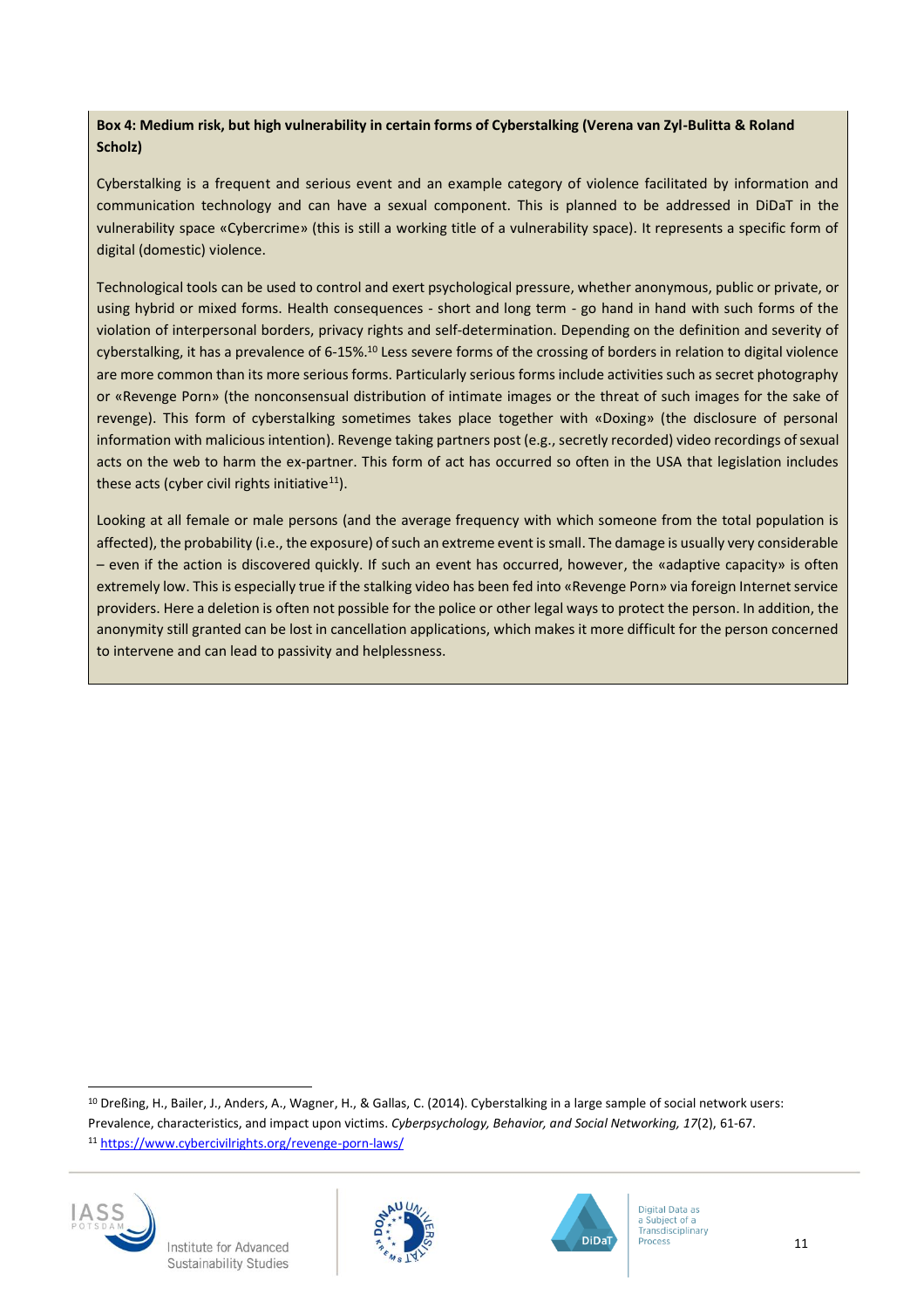Surveys on the frequency of online violence against women drift apart given international and German statistics  $^{12}$ . According to the Federal Government, only 0.33% of telephone requests for assistance from the Federal Office for Family Affairs and Civil Society Tasks are related to digital violence. According to a request by the party Die Linke about digital violence against women to the federal government, whether it can be assigned to the category Cybercrime, and if so, which police or judicial offices are responsible for this, the answer was as follows: «*Since digital violence is not related to criminal actions directed against the Internet, data networks, information technology systems or their data, it cannot be classified as the phenomenon of cybercrime in the narrower sense.*» *(Nov. 2018, Drs.-Nr. 19/6174)*

From this small insight into the variety of social and personal damages that can be constructed in digital space, the added value that DiDaT can provide appears significant. A space could be created to prevent such actions per se and to mitigate the consequences in the form of damage mitigation.

#### **«Vulnerability spaces» as a tool for the management of complexity**

The responsible handling of digital data (in Germany) is a highly complex subject, in which «Unintended (and unwanted) Side Effects» («*Unseens*») of digital transformation are considered. Scholz and Tietje<sup>13</sup> have constructed an «architecture of knowledge about complex cases» from epistemological and from cognitive-psychological perspectives. This architecture is based on the following four forms or levels of knowledge.

*Level of experience*: In order to investigate or control a «complex system», one needs experience gained through direct, holistic, personal experience, perception, familiarity and being familiar.

*Level of understanding*: Based on the experience, the functioning of the system, the advantages and disadvantages, and *Unseens* are understood. Understanding includes conscious and unconscious components as well as the ability to empathize with an area and to recognize essential characteristics («cues, signs, sign-significates»).

*Level of comprehension*: Once one has comprehended something, one can describe the main consequences, components, subsystems, effects, etc. in terms of terminology and language. These subunits are also called *facets* and the process of finding and defining these facets is called «faceting». In relation to the *Unseens* of dealing with digital data. Understanding leads to the identification of essential domains of society in which critical unseens take place and which allow for a comprehensive overall picture of types and impact of unseens. In a first step, we distinguished between (i) impact spaces, (ii) value spaces and (iii) institutional and regulatory vulnerability spaces. On this basis, further facets/vulnerability spaces (to take up the term vulnerability defined above), are now identified. Figure 2 provides an overview of the six vulnerability areas

*Level of explaining*: By explaining, we mean the comprehensible description of causal mechanisms of action, carried out with the help of propositional (ifthen) logic, so that a scientific validation of statements made possible by inductive or deductive methods becomes possible. The identification, description and – as far as possible – validation of mechanisms of action leading to Unseens is a major task of the work of vulnerability spaces. To this end, scientific work will also support the answering of questions on mechanisms of action.

<sup>12</sup> [https://media.ccc.de/v/35c3-10023-stalking\\_spy\\_apps\\_doxing\\_digitale\\_gewalt\\_gegen\\_frauen#t=1181](https://media.ccc.de/v/35c3-10023-stalking_spy_apps_doxing_digitale_gewalt_gegen_frauen#t=1181)

<sup>13</sup> Scholz, R.W. and O. Tietje, *Embedded case study methods: Integrating quantitative and qualitative knowledge*. 2002, Thousand Oaks, CA: Sage.



l

Institute for Advanced Sustainability Studies



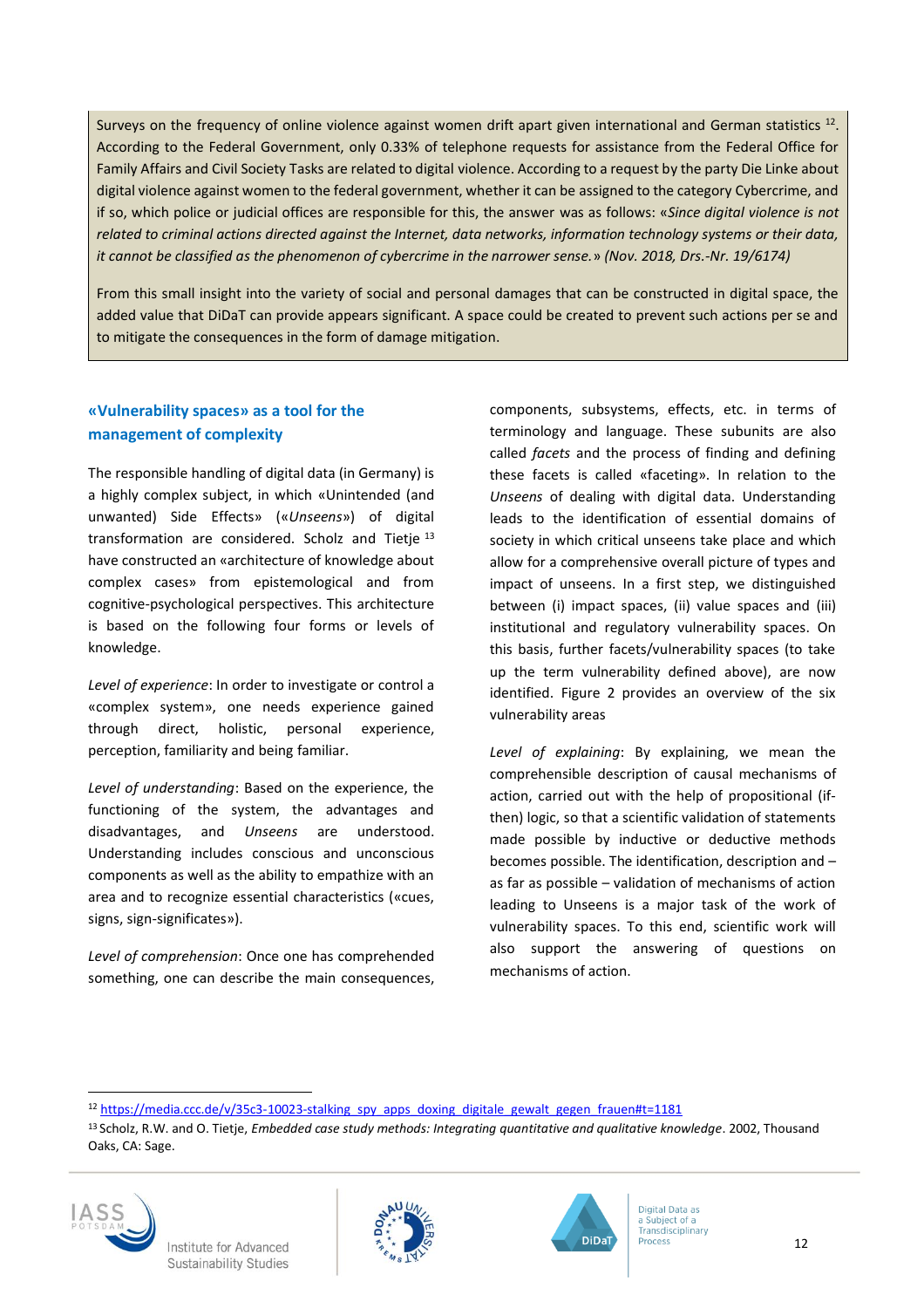### The DiDaT group at the Danube University Krems

The Danube University Krems played a central role in the development and initiation of the project. The *European Expert Round Table Sustainable Digital Environments* (SDE) <sup>14</sup> [\(https://www.mdpi.com/2071-](https://www.mdpi.com/2071-1050/10/6/2001) [1050/10/6/2001\)](https://www.mdpi.com/2071-1050/10/6/2001) was initiated and held in 2017 by Roland Scholz, Peter Parycek and Gerald Steiner. The roundtables were jointly financed by the Danube University (Krems, Austria) and the Federal Ministry of Education and Research (BMBF, Berlin, Germany).

The Project DiDaT was founded by the IASS (Renn) and the Danube University of Krems (Scholz) based on the recommendation of the Roundtable. The Transdisciplinarity Lab Sustainable Digital Environments of the Donau Universität Krems<sup>15</sup> which has been operating since 2016, is an important partner and co-applicant in the ongoing pre-projects and upcoming subprojects of DiDaT.

At this point we will inform you briefly about the project participants at the Danube University and their intended tasks and roles in the project. In this DiDaT Newsletter 01, the contribution to «News and Events» describes the successive occupation of functions and the process of the definition and formation of vulnerability spaces. These positions are to be discussed at the first two DiDaT Stakeholder Conferences this year and led to a «consultation (German: *Vernehmlassung*)» (i.e., a discussion on adequacy).

According to the project planning two full positions support the project team in the preparation and core phase as well as during the post-processing phase.

|                        | <b>Functions (relevant for DiDaT)</b>             | Prospective role in DiDaT                        |
|------------------------|---------------------------------------------------|--------------------------------------------------|
| Barbara Brenner,       | Head of the Department Business and Management    | Member of the vulnerability Space 'SME-          |
| Prof. Dr.              | Sciences                                          | economy (data economics)'                        |
| Barbara Hartl, Dr.     | Post Doc researcher                               | Research associate for the vulnerability         |
|                        |                                                   | space 'SME-economy (data economics)'             |
| Gabriel M. Lentner,    | Assistant Professor of international law          | Assists in facilitation, organizes the "Experts" |
| Ass.-Prof.             |                                                   | in Law and Digitalization" group and will        |
|                        |                                                   | participate in one "Vulnerability Space"         |
| Peter Parycek, Prof.   | Head of the Department of e-governance; leader of | Member of the science steering board             |
|                        | competence center public IT at Fraunhofer Fokus;  |                                                  |
|                        | member digital council of German government       |                                                  |
| Satalinka, Liliya, Dr. | Post Doc researcher                               | Research associate for the vulnerability         |
|                        |                                                   | space 'SME-economy (data economics)'             |
| Roland W. Scholz,      | Chief senior scientists and guest professor       | Facilitator and co-initiator of DiDaT            |
| Prof. em. ETH Dr.      |                                                   |                                                  |
| Gerald Steiner, Prof.  | Dean of the Faculty Economy and Globalization and | Facilitator or science-leader of the             |
|                        | head of the Department Knowledge and Information  | vulnerability space 'SME-economy (data           |
|                        | Management                                        | economics)'                                      |

14 See: https://www.mdpi.com/2071-1050/10/6/2001 15 See[: https://donau-uni.ac.at/sde-tdlab](https://donau-uni.ac.at/sde-tdlab)



l



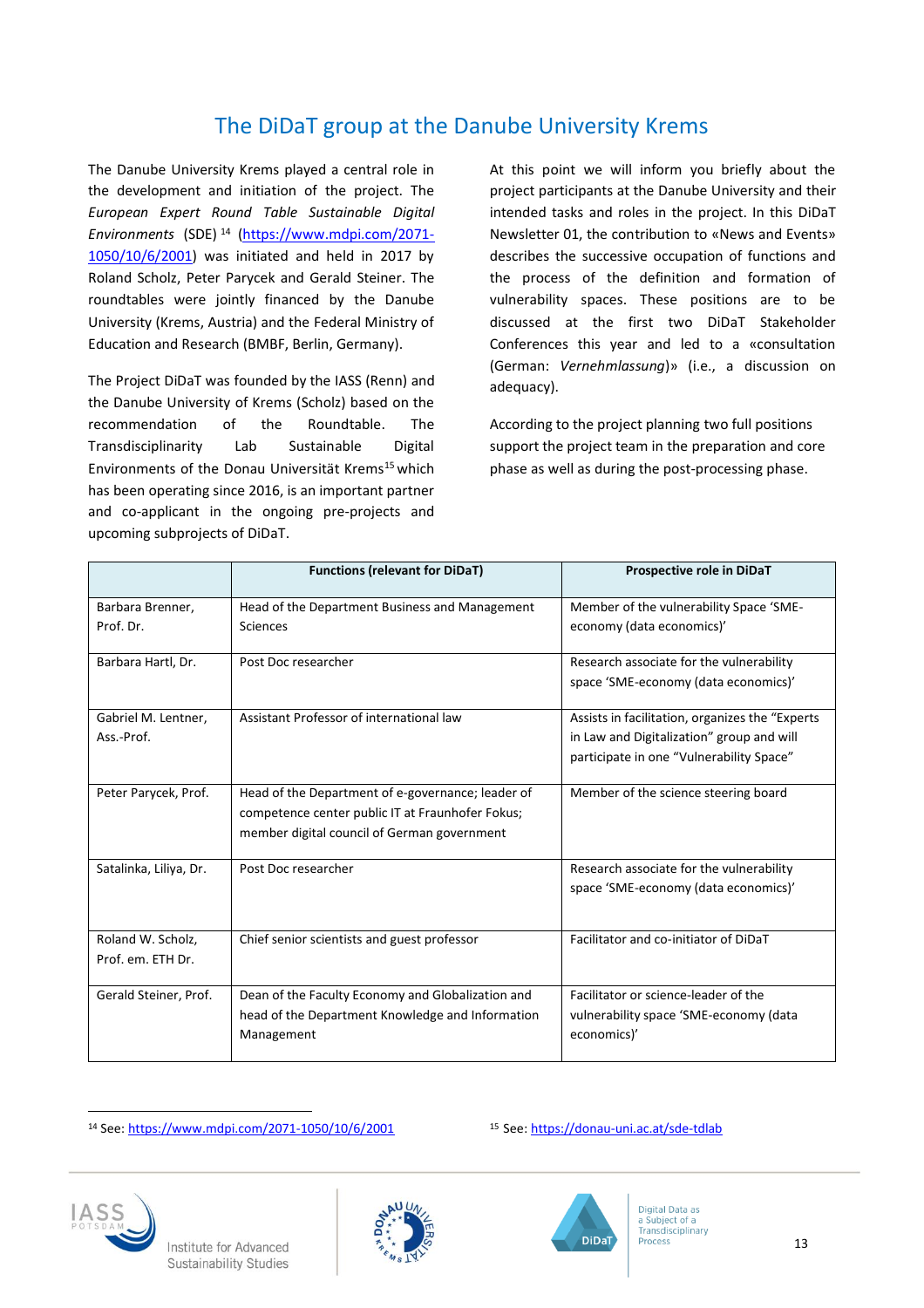**Box 5: Information on the objectives of the pre-project «Stocks- and Flows-based Stakeholder-Analysis» (Roland Scholz and Markus Kley)**

In a first step, the project «Stocks- and Flows-based Stakeholder-Analysis of digital data» describes the foundations and key players of global information technology on generating, storing, using and transmitting digital data. The aim is to develop a common representation of the national and global digital infrastructure for the overall DiDaT project as well as for the vulnerability areas. The objective is to support the communication between scientists (e.g., from computer sciences) and practitioners as well as between the different vulnerability spaces in terms of data technology.

There are two ways of identifying stakeholders. In the first step, the central actors of the digital infrastructure are identified «bottom up», based on an information technology analysis. Here it is shown that

- Internet nodes and providers (i.e., the companies responsible for data transmission),
- Certificate providers (forming the basis for the encryption of data transfer),
- Web browsers and search engine providers (as a digital software-based interface between people and [Internetbased] digital data) as well as
- Providers of social networks as well as consumer and sales platform operators

represent a global form of «digital infrastructure delivering / providing» stakeholders, namely «*Digital Data Infrastructure Providers*» (DDIP). This analysis includes a (first) rough identification of problems related to security technologies that may affect individuals, the economy or the public sector.

On the other hand, «top down», it is worked out which groups result from a social science stakeholder analysis, if usage, security and capability profiles or other stakeholder characteristics are chosen as a starting point.

### Notes on project funding

We distinguish between the financing of the preprojects (phase 1) and the phases 2 to 4. The project was initiated by activities of Ortwin Renn IASS and the Danube University (Department for Knowledge and Information Management). It received financial resources from the Plettner Foundation (Stifterverband <sup>16</sup> ) for the feasibility study and the comparative legal analysis. The second pre-project on a stakeholder-based stocks and flows analysis is carried out in cooperation with and with financial support from Fraunhofer Fokus<sup>17</sup>.

For phases 2 to 4, funds will be raised from several funding agencies. The public sector, research funding (foundations) and the participating private sector will be addressed. As shown in Box 2, the funding must not correspond to the narrower criteria of contract research, since the exact questions and methods in a transdisciplinary process largely result step-by-step from the joint development between practitioners and scientists. The funding must also make it possible to adequately involve the entire spectrum of stakeholders.

<sup>16</sup> <https://www.stifterverband.org/english>

<sup>14</sup> https://www.fokus.fraunhofer.de/en



l



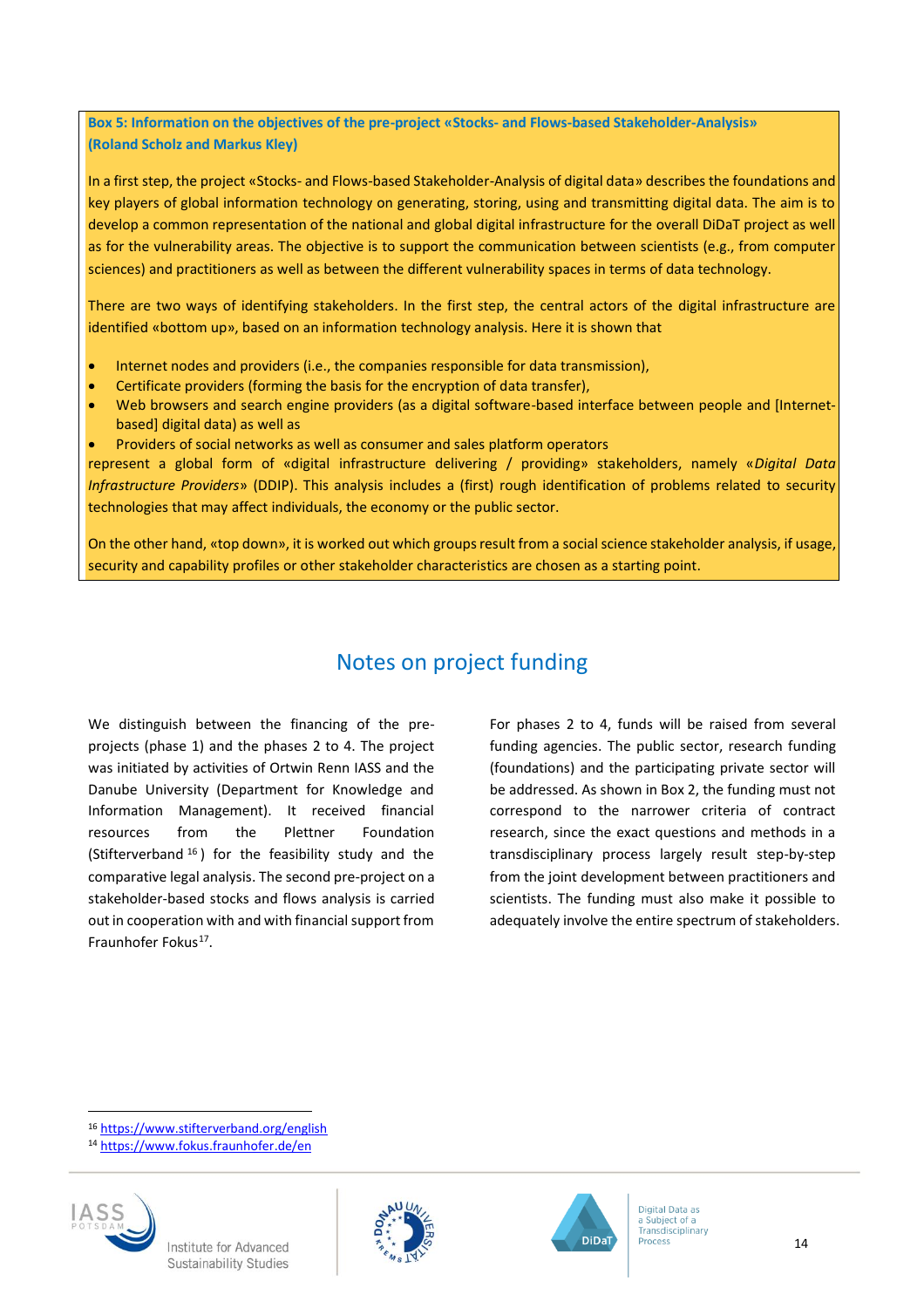# **News and Events**

## **Verena van Zyl-Bulitta: New member of the DiDaT project team**

Verena van Zyl-Bulitta started as a research assistant at IASS on a half-time basis. Her education (BBA, International University, Germany) focused international business studies, systems sciences and computer science. During her master studies (MComm, University of Stellenbosch, South Africa) she specialized in quantitative finance, and wrote her masters thesis on the same topics. Subsequently, she studied and practiced methods of sustainability assessment, modelling and complexity theory. During her engagement with the initiation phase of DiDaT, she isin the process of completing her doctoral thesis in the field of innovation and a bottom-up energy system analysis at the University of Leipzig. Her areas of interest include social change processes, theoretical ecology, nexus assessment between socio-technical and socio-ecological systems, transdisciplinarity and econophysics.

For Verena van Zyl-Bulitta, the DiDaT project is «an academically attractive and practically relevant opportunity to implement her knowledge in the field of innovation, scenarios, and participation for the development of sustainable future scenarios under common pool resource logic» (RS).



*Figure 2: Verena van Zyl-Bulitta supports the current core project team consisting of Ortwin Renn, Roland Scholz and Gabriel Lentner*

### **Dates and Events**

Current upcoming events

**March 27th 2019:** DiDaT kickoff meeting at IASS in Potsdam

June 25th 2019: 1<sup>st</sup> Stakeholder Conference at IASS in Potsdam